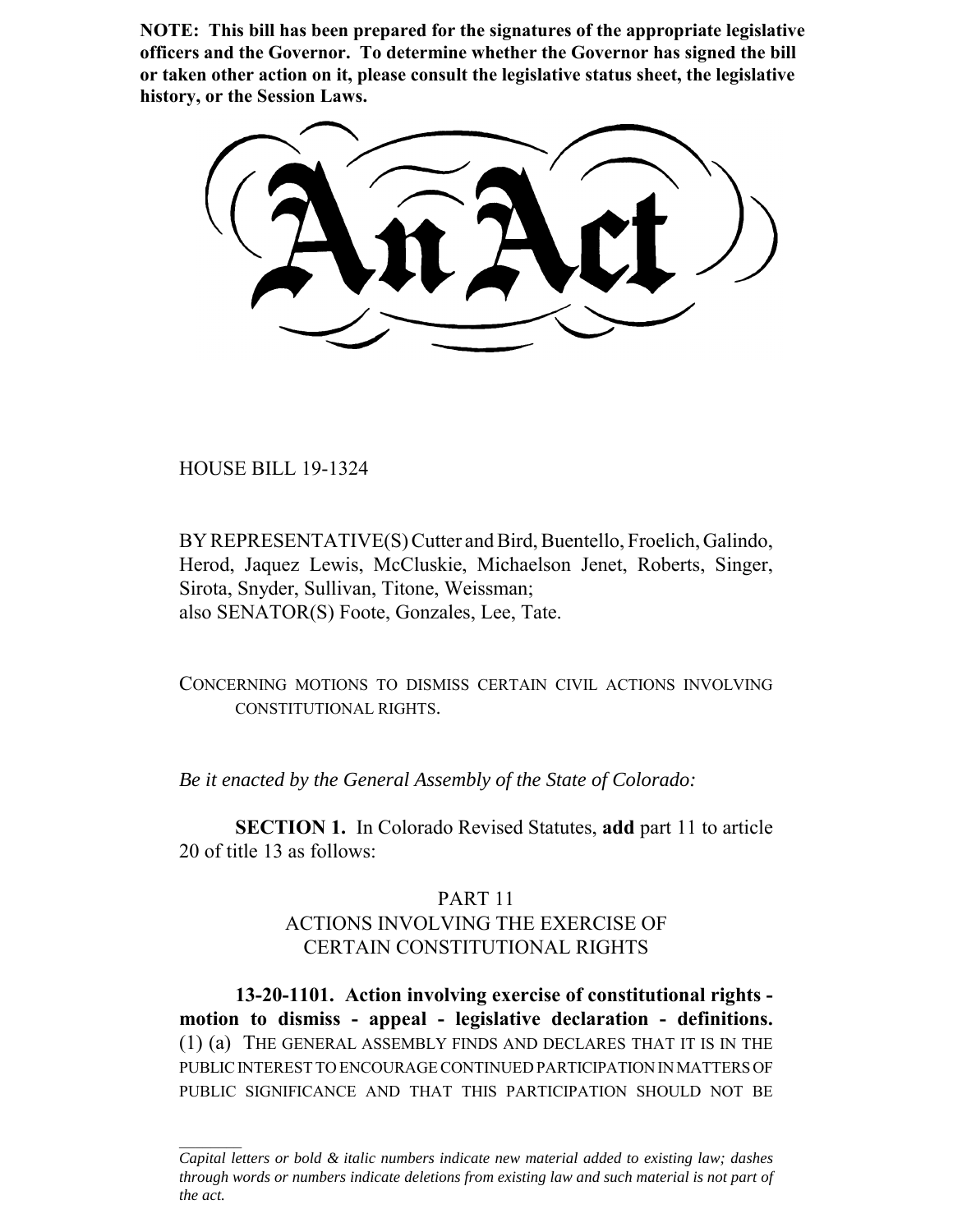CHILLED THROUGH ABUSE OF THE JUDICIAL PROCESS.

(b) THE GENERAL ASSEMBLY FINDS THAT THE PURPOSE OF THIS PART 11 IS TO ENCOURAGE AND SAFEGUARD THE CONSTITUTIONAL RIGHTS OF PERSONS TO PETITION, SPEAK FREELY, ASSOCIATE FREELY, AND OTHERWISE PARTICIPATE IN GOVERNMENT TO THE MAXIMUM EXTENT PERMITTED BY LAW AND, AT THE SAME TIME, TO PROTECT THE RIGHTS OF PERSONS TO FILE MERITORIOUS LAWSUITS FOR DEMONSTRABLE INJURY.

(2) AS USED IN THIS SECTION, UNLESS THE CONTEXT OTHERWISE REQUIRES:

(a) "ACT IN FURTHERANCE OF A PERSON'S RIGHT OF PETITION OR FREE SPEECH UNDER THE UNITED STATES CONSTITUTION OR THE STATE CONSTITUTION IN CONNECTION WITH A PUBLIC ISSUE" INCLUDES:

(I) ANY WRITTEN OR ORAL STATEMENT OR WRITING MADE BEFORE A LEGISLATIVE, EXECUTIVE, OR JUDICIAL PROCEEDING OR ANY OTHER OFFICIAL PROCEEDING AUTHORIZED BY LAW;

(II) ANY WRITTEN OR ORAL STATEMENT OR WRITING MADE IN CONNECTION WITH AN ISSUE UNDER CONSIDERATION OR REVIEW BY A LEGISLATIVE, EXECUTIVE, OR JUDICIAL BODY OR ANY OTHER OFFICIAL PROCEEDING AUTHORIZED BY LAW;

(III) ANY WRITTEN OR ORAL STATEMENT OR WRITING MADE IN A PLACE OPEN TO THE PUBLIC OR A PUBLIC FORUM IN CONNECTION WITH AN ISSUE OF PUBLIC INTEREST; OR

(IV) ANY OTHER CONDUCT OR COMMUNICATION IN FURTHERANCE OF THE EXERCISE OF THE CONSTITUTIONAL RIGHT OF PETITION OR THE CONSTITUTIONAL RIGHT OF FREE SPEECH IN CONNECTION WITH A PUBLIC ISSUE OR AN ISSUE OF PUBLIC INTEREST.

(b) "COMPLAINT" INCLUDES A CROSS-COMPLAINT OR A PETITION.

(c) "DEFENDANT" INCLUDES A CROSS-DEFENDANT OR A RESPONDENT.

(d) "PLAINTIFF" INCLUDES ACROSS-COMPLAINANT OR PETITIONER.

PAGE 2-HOUSE BILL 19-1324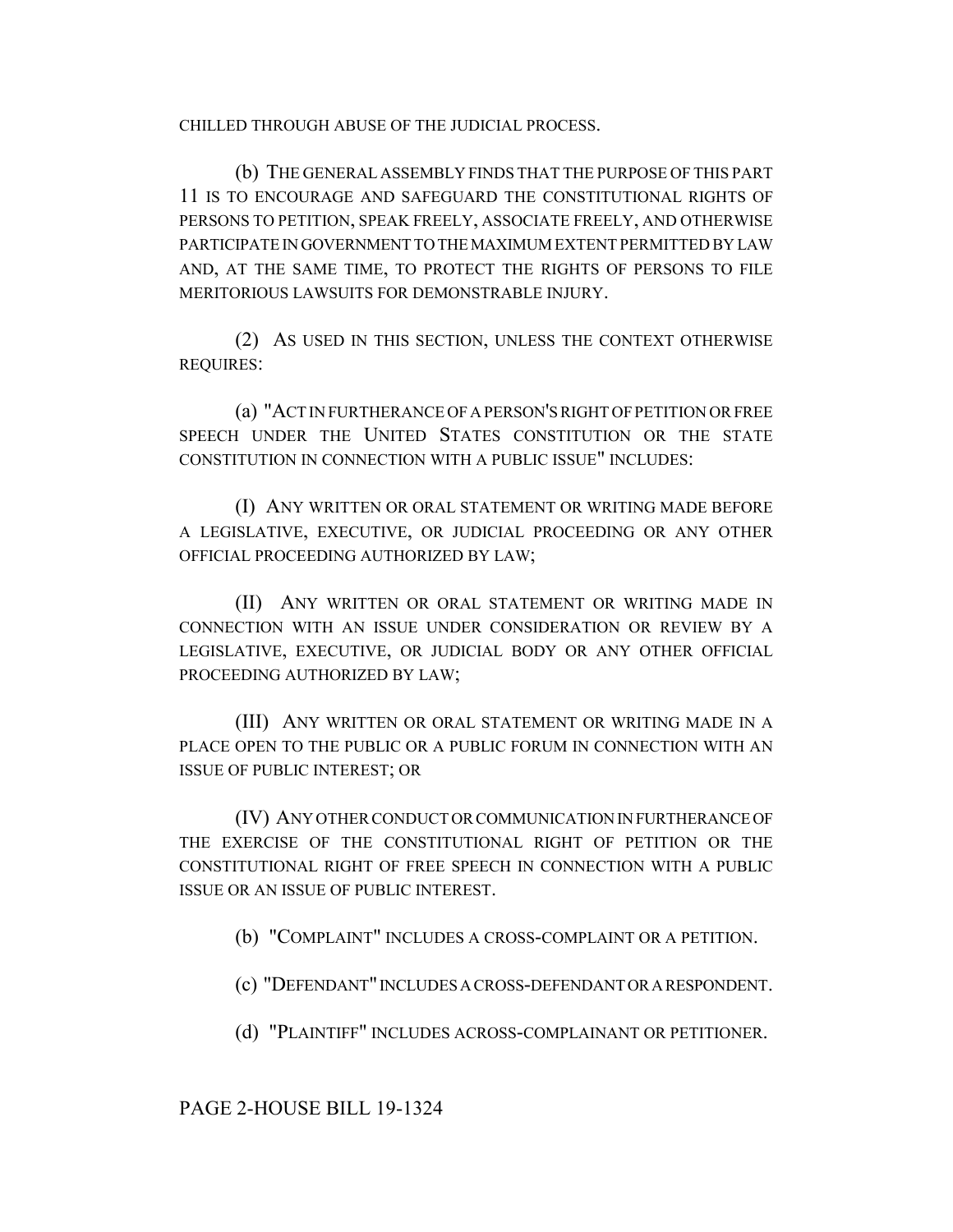(3) (a) A CAUSE OF ACTION AGAINST A PERSON ARISING FROM ANY ACT OF THAT PERSON IN FURTHERANCE OF THE PERSON'S RIGHT OF PETITION OR FREE SPEECH UNDER THE UNITED STATES CONSTITUTION OR THE STATE CONSTITUTION IN CONNECTION WITH A PUBLIC ISSUE IS SUBJECT TO A SPECIAL MOTION TO DISMISS UNLESS THE COURT DETERMINES THAT THE PLAINTIFF HAS ESTABLISHED THAT THERE IS A REASONABLE LIKELIHOOD THAT THE PLAINTIFF WILL PREVAIL ON THE CLAIM.

(b) IN MAKING ITS DETERMINATION, THE COURT SHALL CONSIDER THE PLEADINGS AND SUPPORTING AND OPPOSING AFFIDAVITS STATING THE FACTS UPON WHICH THE LIABILITY OR DEFENSE IS BASED.

(c) IF THE COURT DETERMINES THAT THE PLAINTIFF HAS ESTABLISHED A REASONABLE LIKELIHOOD THAT THE PLAINTIFF WILL PREVAIL ON THE CLAIM, NEITHER THAT DETERMINATION NOR THE FACT OF THAT DETERMINATION IS ADMISSIBLE IN EVIDENCE AT ANY LATER STAGE OF THE CASE OR IN ANY SUBSEQUENT PROCEEDING, AND NO BURDEN OF PROOF OR DEGREE OF PROOF OTHERWISE APPLICABLE IS AFFECTED BY THAT DETERMINATION IN ANY LATER STAGE OF THE CASE OR IN ANY SUBSEQUENT PROCEEDING.

(4) (a) EXCEPT AS PROVIDED IN SUBSECTION (4)(b) OF THIS SECTION, IN ANY ACTION SUBJECT TO SUBSECTION (3) OF THIS SECTION, A PREVAILING DEFENDANT ON A SPECIAL MOTION TO DISMISS IS ENTITLED TO RECOVER THE DEFENDANT'S ATTORNEY FEES AND COSTS. IF THE COURT FINDS THAT A SPECIAL MOTION TO DISMISS IS FRIVOLOUS OR IS SOLELY INTENDED TO CAUSE UNNECESSARY DELAY, PURSUANT TO PART 1 OF ARTICLE 17 OF THIS TITLE 13, THE COURT SHALL AWARD COSTS AND REASONABLE ATTORNEY FEES TO A PLAINTIFF PREVAILING ON THE MOTION.

(b) A DEFENDANT WHO PREVAILS ON A SPECIAL MOTION TO DISMISS IN AN ACTION SUBJECT TO SUBSECTION (4)(a) OF THIS SECTION IS NOT ENTITLED TO ATTORNEY FEES AND COSTS IF THAT CAUSE OF ACTION IS BROUGHT PURSUANT TO PART 4 OF ARTICLE 6 OF TITLE 24 OR THE "COLORADO OPEN RECORDS ACT", PART 2 OF ARTICLE 72 OF TITLE 24; EXCEPT THAT NOTHING IN THIS SUBSECTION (4)(b) PREVENTS A PREVAILING DEFENDANT FROM RECOVERING ATTORNEY FEES AND COSTS PURSUANT TO SECTION 24-6-402 (9)(b) OR 24-72-204.

(5) THE SPECIAL MOTION MUST BE FILED WITHIN SIXTY-THREE DAYS

### PAGE 3-HOUSE BILL 19-1324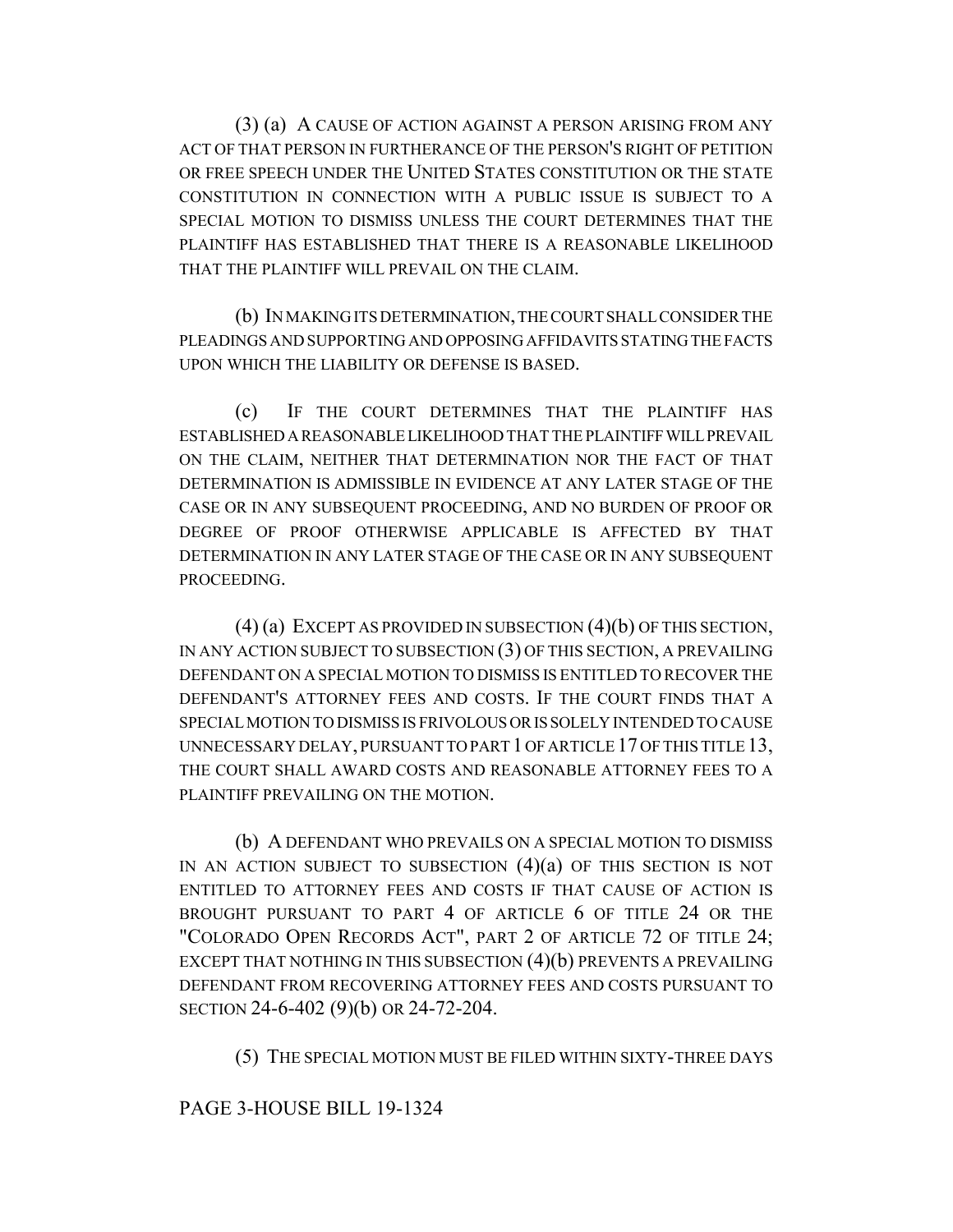AFTER THE SERVICE OF THE COMPLAINT OR, IN THE COURT'S DISCRETION, AT ANY LATER TIME UPON TERMS IT DEEMS PROPER. THE MOTION MUST BE SCHEDULED FOR A HEARING NOT MORE THAN TWENTY-EIGHT DAYS AFTER THE SERVICE OF THE MOTION UNLESS THE DOCKET CONDITIONS OF THE COURT REQUIRE A LATER HEARING.

(6) ALL DISCOVERY PROCEEDINGS IN THE ACTION ARE STAYED UPON THE FILING OF A NOTICE OF MOTION MADE PURSUANT TO THIS SECTION. THE STAY OF DISCOVERY REMAINS IN EFFECT UNTIL NOTICE OF ENTRY OF THE ORDER RULING ON THE MOTION. THE COURT, ON NOTICED MOTION AND FOR GOOD CAUSE SHOWN, MAY ORDER THAT SPECIFIED DISCOVERY BE CONDUCTED NOTWITHSTANDING THIS SUBSECTION (6).

(7) EXCEPT AS PROVIDED IN SUBSECTION (9) OF THIS SECTION, AN ORDER GRANTING OR DENYING A SPECIAL MOTION TO DISMISS IS APPEALABLE TO THE COLORADO COURT OF APPEALS PURSUANT TO SECTION 13-4-102.2.

(8) (a) THIS SECTION DOES NOT APPLY TO:

(I) AN ACTION BROUGHT BY OR ON BEHALF OF THE STATE OR ANY SUBDIVISION OF THE STATE ENFORCING A LAW OR RULE OR SEEKING TO PROTECT AGAINST AN IMMINENT THREAT TO HEALTH OR PUBLIC SAFETY;

(II) ANY ACTION BROUGHT SOLELY IN THE PUBLIC INTEREST OR ON BEHALF OF THE GENERAL PUBLIC IF ALL OF THE FOLLOWING CONDITIONS EXIST:

(A) THE PLAINTIFF DOES NOT SEEK ANY RELIEF GREATER THAN OR DIFFERENT FROM THE RELIEF SOUGHT FOR THE GENERAL PUBLIC OR A CLASS OF WHICH THE PLAINTIFF IS A MEMBER.A CLAIM FOR ATTORNEY FEES, COSTS, OR PENALTIES DOES NOT CONSTITUTE GREATER OR DIFFERENT RELIEF FOR PURPOSES OF THIS SUBSECTION  $(8)(a)(II)(A)$ .

(B) THE ACTION, IF SUCCESSFUL, WOULD ENFORCE AN IMPORTANT RIGHT AFFECTING THE PUBLIC INTEREST AND WOULD CONFER A SIGNIFICANT BENEFIT, WHETHER PECUNIARY OR NONPECUNIARY, ON THE GENERAL PUBLIC OR A LARGE CLASS OF PERSONS; AND

(C) PRIVATE ENFORCEMENT IS NECESSARY AND PLACES A DISPROPORTIONATE FINANCIAL BURDEN ON THE PLAINTIFF IN RELATION TO

### PAGE 4-HOUSE BILL 19-1324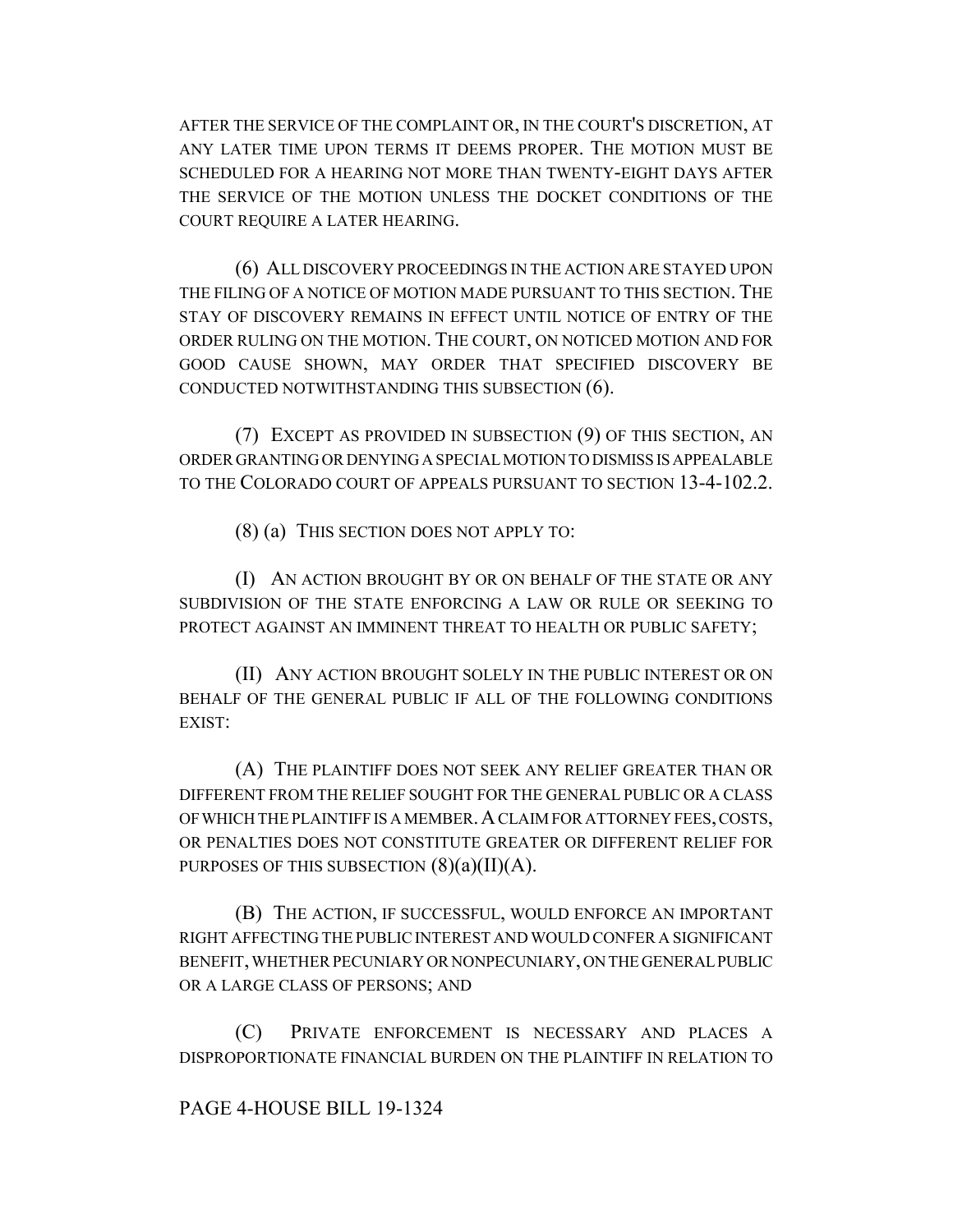#### THE PLAINTIFF'S STAKE IN THE MATTER; OR

(III) ANY CAUSE OF ACTION BROUGHT AGAINST A PERSON PRIMARILY ENGAGED IN THE BUSINESS OF SELLING OR LEASING GOODS OR SERVICES, INCLUDING BUT NOT LIMITED TO INSURANCE, SECURITIES, OR FINANCIAL INSTRUMENTS, ARISING FROM ANY STATEMENT OR CONDUCT BY THAT PERSON IF BOTH OF THE FOLLOWING CONDITIONS EXIST:

(A) THE STATEMENT OR CONDUCT CONSISTS OF REPRESENTATIONS OF FACT ABOUT THAT PERSON'S OR A BUSINESS COMPETITOR'S BUSINESS OPERATIONS, GOODS, OR SERVICES THAT ARE MADE FOR THE PURPOSE OF OBTAINING APPROVAL FOR, PROMOTING, OR SECURING SALES OR LEASES OF, OR COMMERCIAL TRANSACTIONS IN, THE PERSON'S GOODS OR SERVICES, OR THE STATEMENT OR CONDUCT WAS MADE IN THE COURSE OF DELIVERING THE PERSON'S GOODS OR SERVICES; AND

(B) THE INTENDED AUDIENCE IS AN ACTUAL OR POTENTIAL BUYER OR CUSTOMER, OR A PERSON LIKELY TO REPEAT THE STATEMENT TO, OR OTHERWISE INFLUENCE, AN ACTUAL OR POTENTIAL BUYER OR CUSTOMER, OR THE STATEMENT OR CONDUCT AROSE OUT OF OR WITHIN THE CONTEXT OF A REGULATORY APPROVAL PROCESS, PROCEEDING, OR INVESTIGATION, EXCEPT WHEN THE STATEMENT OR CONDUCT WAS MADE BY A TELEPHONE CORPORATION IN THE COURSE OF A PROCEEDING BEFORE THE PUBLIC UTILITIES COMMISSION AND IS THE SUBJECT OF A LAWSUIT BROUGHT BY A COMPETITOR, NOTWITHSTANDING THAT THE CONDUCT OR STATEMENT CONCERNS AN IMPORTANT PUBLIC ISSUE.

(b) SUBSECTIONS  $(8)(a)(II)$  AND  $(8)(a)(III)$  OF THIS SECTION DO NOT APPLY TO ANY OF THE FOLLOWING:

(I) ANY PUBLISHER, EDITOR, REPORTER, OR OTHER PERSON CONNECTED WITH OR EMPLOYED BY A NEWSPAPER, MAGAZINE, OR OTHER PERIODICAL PUBLICATION, OR BY A PRESS ASSOCIATION OR WIRE SERVICE, OR ANY PERSON WHO HAS BEEN SO CONNECTED OR EMPLOYED; OR A RADIO OR TELEVISION NEWS REPORTER OR OTHER PERSON CONNECTED WITH OR EMPLOYED BY A RADIO OR TELEVISION STATION, OR ANY PERSON WHO HAS BEEN SO CONNECTED OR EMPLOYED; OR ANY PERSON ENGAGED IN THE DISSEMINATION OF IDEAS OR EXPRESSION IN ANY BOOK OR ACADEMIC JOURNAL WHILE ENGAGED IN THE GATHERING, RECEIVING, OR PROCESSING OF INFORMATION FOR COMMUNICATION TO THE PUBLIC; OR

### PAGE 5-HOUSE BILL 19-1324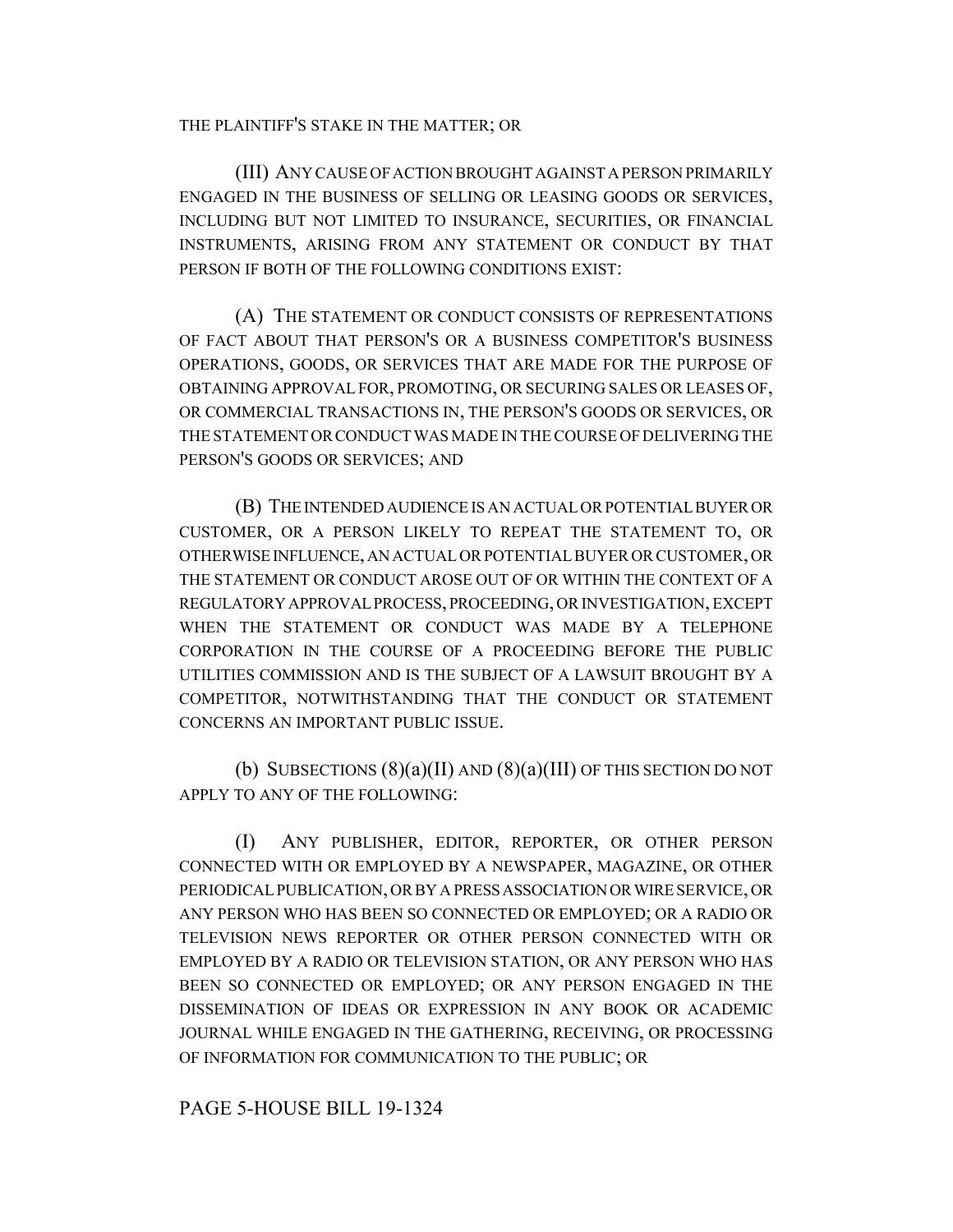(II) ANY ACTION AGAINST ANY PERSON OR ENTITY BASED UPON THE CREATION, DISSEMINATION, EXHIBITION, ADVERTISEMENT, OR OTHER SIMILAR PROMOTION OF ANY DRAMATIC, LITERARY, MUSICAL, POLITICAL, OR ARTISTIC WORK, INCLUDING BUT NOT LIMITED TO A MOTION PICTURE, TELEVISION PROGRAM, OR AN ARTICLE PUBLISHED IN A NEWSPAPER OR MAGAZINE OF GENERAL CIRCULATION.

(9) IF ANY TRIAL COURT DENIES A SPECIAL MOTION TO DISMISS ON THE GROUNDS THAT THE ACTION OR CAUSE OF ACTION IS EXEMPT PURSUANT TO SUBSECTION (8) OF THIS SECTION, THE APPEAL PROVISIONS IN SUBSECTION (7) OF THIS SECTION DO NOT APPLY.

**SECTION 2.** In Colorado Revised Statutes, **add** 13-4-102.2 as follows:

**13-4-102.2. Interlocutory appeals of motions to dismiss actions** involving constitutional rights. THE COURT OF APPEALS HAS INITIAL JURISDICTION OVER APPEALS FROM MOTIONS TO DISMISS ACTIONS INVOLVING CONSTITUTIONAL RIGHTS PURSUANT TO SECTION 13-20-1101.

**SECTION 3. Effective date - applicability.** This act takes effect July 1, 2019, and applies to actions filed on or after said date.

**SECTION 4. Safety clause.** The general assembly hereby finds,